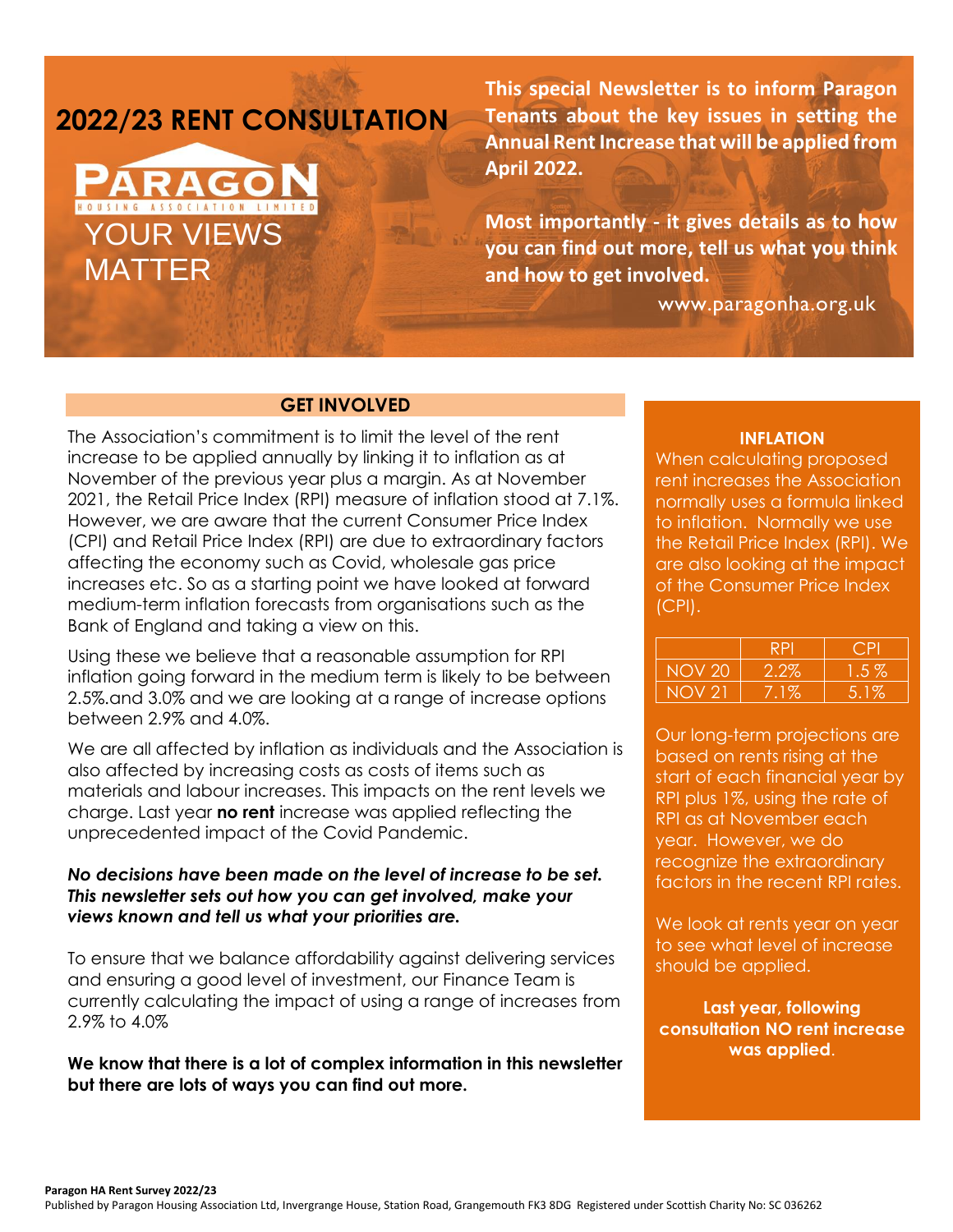# **HOW MUCH WOULD MY RENT INCREASE BY?**

(The table below shows how average [weekly] Paragon rents would be affected by a rent increase of 2.9% or 4.0% - both rates under current RPI/CPI rates

|       | Current<br>Rents<br>2021/22 | 2.9%<br>2022/23 | <b>Weekly</b><br><b>Increase</b><br><b>of</b> | 4.0%<br>2022/23 | <b>Weekly</b><br><b>Increase</b><br>оf |
|-------|-----------------------------|-----------------|-----------------------------------------------|-----------------|----------------------------------------|
| 1 BED | £71.24                      | £73.31          | £2.07                                         | £74.09          | £2.85                                  |
| 2BED  | £78.88                      | £81.17          | £2.29                                         | £82.04          | £3.16                                  |
| 3 BED | £90.88                      | £93.52          | £2.64                                         | £94.52          | £3.64                                  |

Pompare wom to on tor noosing Associations. You can find a Every year we take a close look at affordability and this year consultants, Arneil Johnston have undertaken a review as part of the rent harmonisation exercise. Overall Paragon's rents remain affordable and compare well to other Housing detailed report on our website and our Winter Newsletter gives more detail

# **THE CHALLENGES IN SETTING RENTS**

## **There are a number of challenges when trying to set the annual rent increase – these include**

- Keeping rents affordable
- Meeting the costs of maintaining homes to the Scottish Housing Quality Standard and Energy Efficiency Standard – and keeping them there in order to satisfy the Scottish Government's requirements
- Being able to carry out repairs and essential maintenance such as gas servicing
- Delivering effective services to you and taking account of changes and improvements required
- Dealing with increasing costs for delivering services and investment
- Meeting our obligations to lenders
- Ensuring that the Association remains financially stable now and into the future

| <b>Property</b><br><b>Size</b> | <b>Paragon HA</b> | <b>RSLs Average</b><br><b>Rents</b> | <b>Difference</b> | $\frac{0}{0}$ |
|--------------------------------|-------------------|-------------------------------------|-------------------|---------------|
| <b>Bedsit</b>                  | £64.52            | £69.42                              | $-£4.90$          | $-7%$         |
| 1 bedroom                      | £71.24            | £77.79                              | $-£6.55$          | $-8%$         |
| 2 bedroom                      | £78.88            | £87.33                              | $-E8.45$          | $-10%$        |
| 3 bedroom                      | £90.88            | £95.05                              | $-£4.17$          | $-4%$         |
| 4 bedroom                      | £103.30           | £101.39                             | £1.91             | 2%            |
| Average                        | £82.95            | £85.57                              | $-£2.62$          | $-3%$         |

**Average rent comparisons with other housing associations**

**PHA Rents are on average 3% lower than the rents of other Housing Associations operating locally**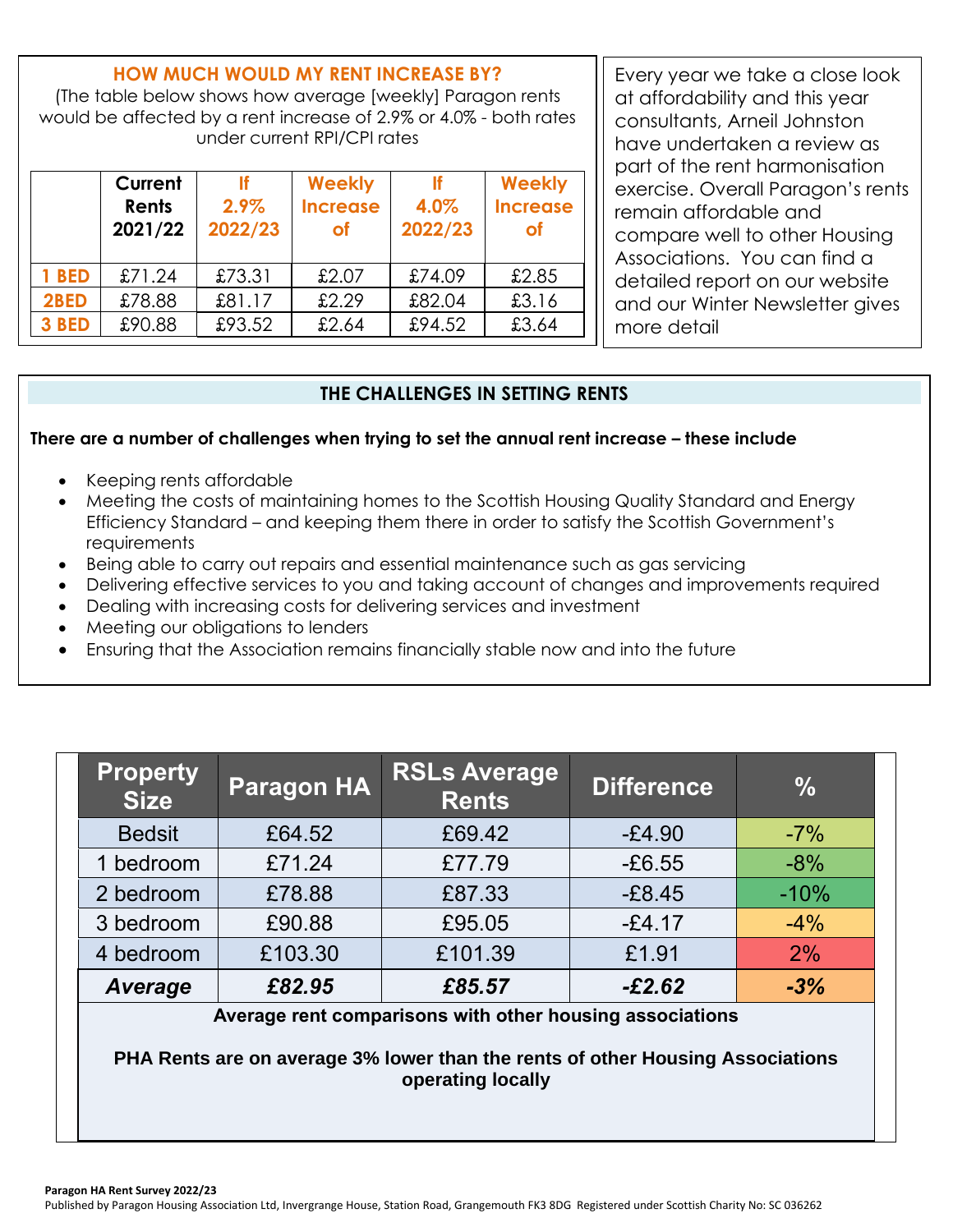# **AFFORDABILITY**

|                                                                                                                     | <b>Affordability %</b>        |                               |                    |                                   |                  |
|---------------------------------------------------------------------------------------------------------------------|-------------------------------|-------------------------------|--------------------|-----------------------------------|------------------|
| Have a look at the Affordability<br>Fact Sheet to find out more on<br>rent affordability. It is on our web<br>site. | <b>Minimum</b><br>Wage $< 25$ | <b>Minimum</b><br>Wage $> 25$ | <b>Living Wage</b> | <b>UC Single</b><br><b>Person</b> | <b>UC Couple</b> |
| <b>Bedsit - Single person 1x</b><br><b>Multiplier</b>                                                               | 22%                           | 21%                           | 19%                | 25%                               |                  |
| 1 bedroom - Single person<br><b>1x Multiplier</b>                                                                   | 24%                           | 23%                           | 21%                | 28%                               |                  |
| 1 bedroom - Couple (1.5x<br><b>Multiplier)</b>                                                                      | 16%                           | 15%                           | 14%                |                                   | 19%              |
| 2 bedroom - Single Person<br>1x Multiplier                                                                          | 27%                           | 25%                           | 24%                | 31%                               |                  |
| 2 bedroom - Single Parent<br>1.3x Multiplier                                                                        | 21%                           | 19%                           | 18%                | 31%                               |                  |
| 2 bedroom - Couple 1.5x<br><b>Multiplier</b>                                                                        | 18%                           | 17%                           | 16%                |                                   | 21%              |
| 3 bedroom - Couple 1.5x<br><b>Multiplier</b>                                                                        | 21%                           | 19%                           | 18%                |                                   | 24%              |
| 3 bedroom - Family 1.8x<br><b>Multiplier</b>                                                                        | 16%                           | 15%                           | 15%                |                                   | 24%              |
| 4 bedroom - Couple 1.5x<br>multiplier                                                                               | 21%                           | 19%                           | 18%                |                                   | 24%              |
| 4 bedroom - Family 1.8x<br><b>Multiplier</b>                                                                        | 18%                           | 17%                           | 17%                |                                   | 27%              |
| Average                                                                                                             | 20%                           | 19%                           | 18%                | 32%                               | 22%              |

These figures are based on certain assumptions on income levels and may not represent the circumstances of individuals. The model shows that PHA rents are in the main affordable across various groups but single tenants in 2 bed properties will need to devote a higher % of income to rent. Households with dual incomes can afford rents more easily.

# **INVESTMENT 5 YEAR PLAN**

The Association plans to spend around £6 million on planned maintenance and improvements to our tenants' homes over the next 5 years from 2022/27. The rent increase applied will have an impact on the work to be undertaken. The planned 5-year programme from 2022 to 2027 includes:

| Component                                       | <b>Budget</b> | Property Nos.    |
|-------------------------------------------------|---------------|------------------|
| Insulation/External Rendering/Roofs EESSH 1 & 2 | £1.0 million  | Across all stock |
| Electrical Works Inc Heat/Smoke & CO Alarms     | £0.5 million  | Across all stock |
| Heating - New & Replacement                     | £0.5 million  | Across all stock |
| Kitchens & Bathrooms                            | £1.7 million  | Across all stock |
| Door Entry Systems - New & Replacement          | £0.5 million  | Across all stock |
| <b>Windows &amp; Doors</b>                      | £0.5 million  | Across all stock |
| Other investment & planned maintenance          | £1.0 million  | Across all stock |
| Statutory Compliance - Gas, Asbestos,           | £0.3 million  | Across all stock |
| Legionella, Fire etc.                           |               |                  |

Published by Paragon Housing Association Ltd, Invergrange House, Station Road, Grangemouth FK3 8DG Registered under Scottish Charity No: SC 036262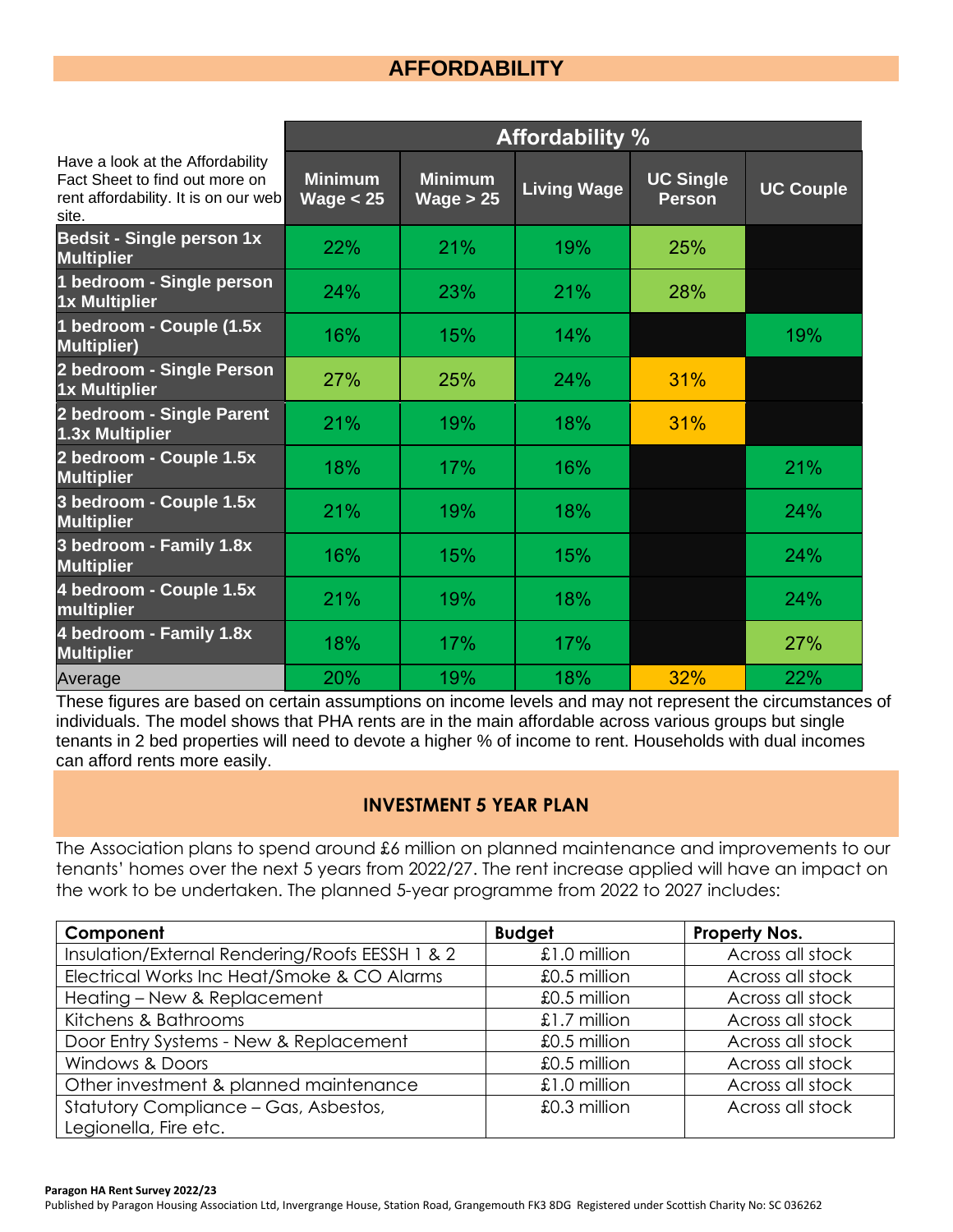We are currently revising the Association's Business Plan to take account of the impact of Covid, EESSH 2 and Statutory Compliances. We plan to have this complete early 2022 and will follow this up by issuing a new Investment Special Newsletter providing a breakdown of works already undertaken and planned for your area/estate over the 5-year period from 2022/27.

|                                                                                                                                                                                                          | <b>WANT TO FIND OUT MORE?</b>                                                      | <b>TIMETABLE</b>                                                                                                                                                                                               |
|----------------------------------------------------------------------------------------------------------------------------------------------------------------------------------------------------------|------------------------------------------------------------------------------------|----------------------------------------------------------------------------------------------------------------------------------------------------------------------------------------------------------------|
| If you want more information, you can get a copy of our<br>more detailed Rent Briefing Paper which will be available<br>from 7th January 2022 or just call us on 01324 878050 and<br>we will try to help |                                                                                    | Please return your online and paper<br>surveys direct to the Association by<br>Thursday 13th January 2022.                                                                                                     |
| Online $\blacksquare$                                                                                                                                                                                    | www.paragonha.org.uk<br>There will be a link from the Home<br>Page to the Briefing | We have asked our research partner,<br>Knowledge Partnership, to carry out a<br>Sample Phone Survey from 6th January<br>to 14 <sup>th</sup> January 2022. If they phone<br>you, we would appreciate you taking |
| $\equiv$ 1<br>By Post                                                                                                                                                                                    | Phone 01324 878050 and we will<br>post you a copy                                  | the time to answer their questions. It<br>should take no more than 5 minutes.<br>Also, if you have given Paragon HA                                                                                            |
| E mail $\oplus$                                                                                                                                                                                          | Request via<br>enquiries@paragonha.org.uk                                          | your email address, Knowledge<br>Partnership will send you a copy of the<br>survey by email.                                                                                                                   |
| In person <b>fift</b>                                                                                                                                                                                    | Call into reception or pick up a<br>copy at our drop in session                    |                                                                                                                                                                                                                |

#### *WE REALLY NEED YOUR VIEWS AND WE ARE OFFERING LOTS OF WAYS TO GET INVOLVED* **Focus Group / Drop In / Call Back Service HOW TO TELL US WHAT YOU THINK**

If you want to attend the Focus Group, contact us on 01324 878050 or email [enquiries@paragonha.org.uk](mailto:enquiries@paragonha.org.uk) to tell us if you are coming. We can provide transport if required. If you have any particular needs, we may be able to help e.g., big print materials etc.

For the "drop in" you can just come and chat. We have introduced an after-hours "call back" service for people who may not be able to come to the office

| Wednesday 12th<br>January 2022 @<br>10:30am, | <b>Rent Focus Group</b><br>This will be a zoom meeting<br>and a further meeting may be<br>held in the evening if there is<br>any interest in doing so. |
|----------------------------------------------|--------------------------------------------------------------------------------------------------------------------------------------------------------|
| From Tuesday 11th<br>January                 | Message your questions to us<br>on Facebook and we will do<br>our best to answer them                                                                  |
| From 10/01/22 to<br>14/01/22                 | <b>Call Back Service</b><br>Request a call back (including<br>after hours) by email or phone<br>then our staff will give you a<br>call                 |

**By Paper Survey -** Attached to this newsletter & you can use the prepaid envelope**.** *You don't have to provide your name & address,* but it will help if you want us to get back to you on any comments.

**By Phone Survey** – sample survey being undertaken by Knowledge Partnership – see above

**Online Survey** – complete the form on our web site

**By Participating in the Rent Focus Group(s) –** presentation by staff and group discussion with those attending – see table left

**By Participating in the Facebook Q&A Session** – posts will be updated all week 10th to 14th January 2022.

**By Requesting a Call Back** – if you can't come along to any of the faceto-face sessions then request a Call Back and our staff will phone you – see table left. We can do call backs after 5 pm on certain days

#### **Paragon HA Rent Survey 2022/23**

Published by Paragon Housing Association Ltd, Invergrange House, Station Road, Grangemouth FK3 8DG Registered under Scottish Charity No: SC 036262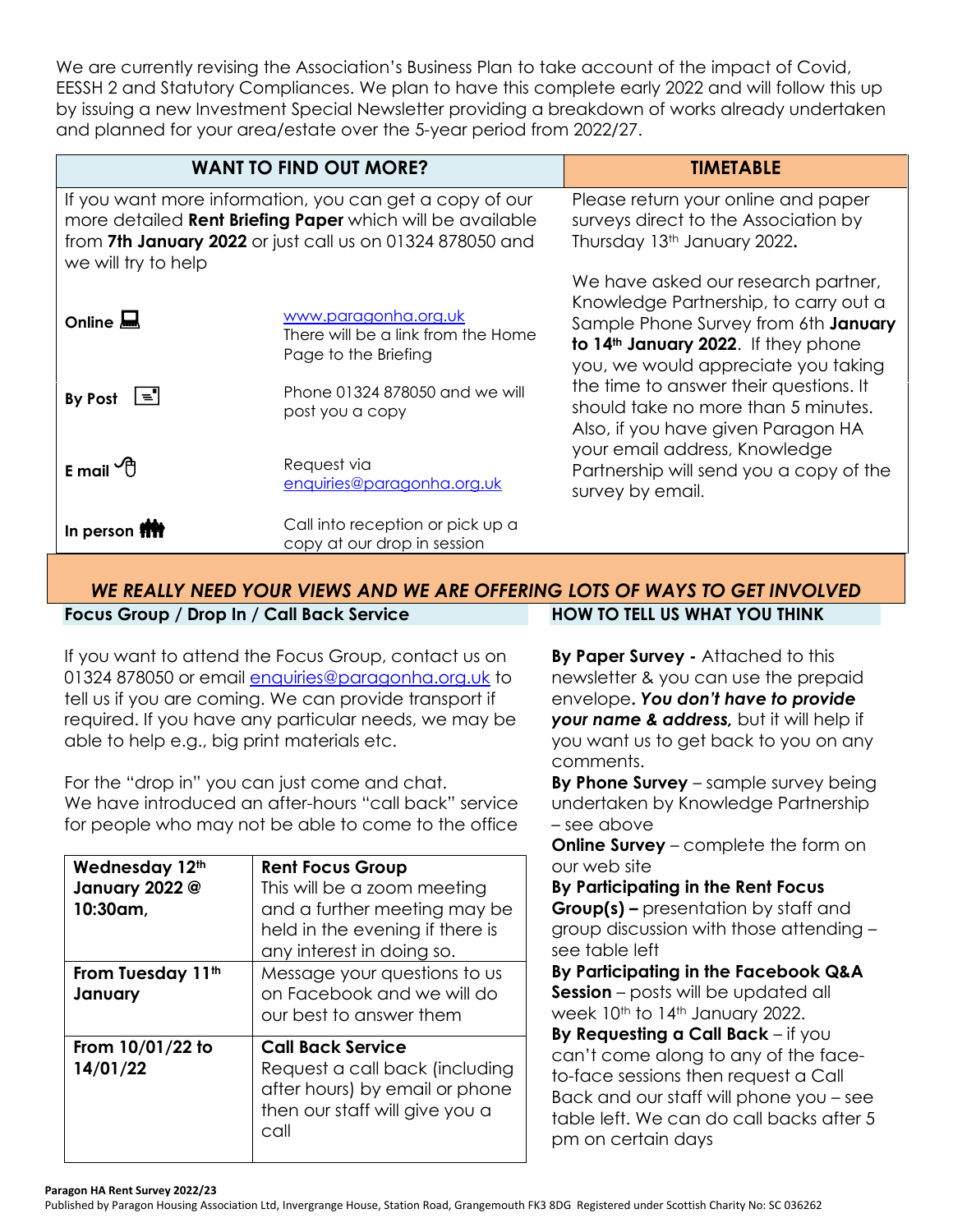# **Paragon HA Rent Survey 2022/23**

**Use the paper survey or visit our web site on [www.paragonha.org.uk](http://www.paragonha.org.uk/) for an online version**

# **Q1. For 2022 to 2023 do you think that Paragon HA's rents should? (Tick one box only)**

| Increase by 2.9% | Increase by 3.5% | Increase by 4.0% | Increase somewhere between 2.9% and<br>4.0% $\Box$<br>In this case, what level of rent increase would<br>you support? (Please write in the percentage<br>below) |
|------------------|------------------|------------------|-----------------------------------------------------------------------------------------------------------------------------------------------------------------|
|                  |                  |                  |                                                                                                                                                                 |

# **Q2. What do you think should be the three main priorities that guide any rent increase decision for 2022/ 2023? (Please tick up to THREE boxes only representing your three main priorities)**

| The affordability of rents for tenants                                                             |  | Providing additional services for tenants such as information and<br>advice on welfare benefits, energy advice etc. |  |  |  |
|----------------------------------------------------------------------------------------------------|--|---------------------------------------------------------------------------------------------------------------------|--|--|--|
| Improving existing housing stock                                                                   |  | Providing extra help for tenants moving into new homes                                                              |  |  |  |
| Building more new homes                                                                            |  | Improving the estates in which properties are located e.g.<br>improved common areas, paths, fencing etc.            |  |  |  |
| If you think Paragon HA should have different rent setting priorities, please write these in here: |  |                                                                                                                     |  |  |  |

# **Q3. Are you satisfied with the level of consultation and information provided in relation to this annual rent increase?**

| $\mathbf{v}_{\mathbf{a}}$<br>r es |  |
|-----------------------------------|--|
|                                   |  |

# **Q4. Do you have any suggestions for how Paragon HA can improve its rent consultation activity?**

# **Q5. Do you receive housing benefit or universal credit? (Tick one box only)**

| Full housing benefit | <b>Partial Housing</b><br><b>Benefit</b> | <b>Universal Credit</b> | Do not receive any<br>benefits | Rather not say |
|----------------------|------------------------------------------|-------------------------|--------------------------------|----------------|
|                      |                                          |                         |                                |                |

**Paragon HA Rent Survey 2022/23**

Published by Paragon Housing Association Ltd, Invergrange House, Station Road, Grangemouth FK3 8DG Registered under Scottish Charity No: SC 036262